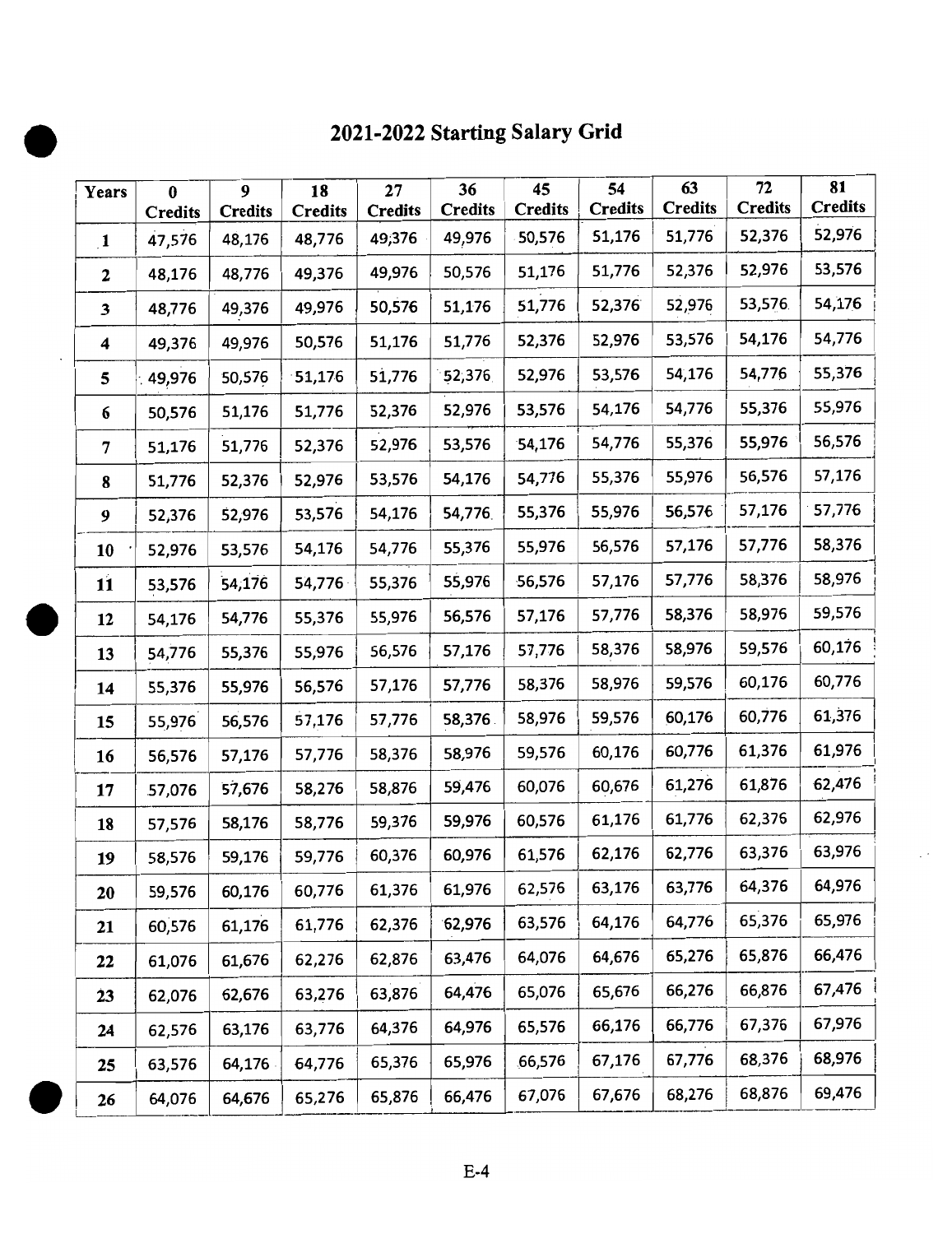## 2022-2023 Starting Salary Grid •

 $\ddot{\phantom{0}}$ 

| Years                   | $\bf{0}$<br><b>Credits</b> | $\boldsymbol{9}$<br><b>Credits</b> | 18<br><b>Credits</b> | 27<br><b>Credits</b> | 36<br><b>Credits</b> | 45<br><b>Credits</b> | 54<br><b>Credits</b> | 63<br><b>Credits</b> | 72<br><b>Credits</b> | 81<br><b>Credits</b> |
|-------------------------|----------------------------|------------------------------------|----------------------|----------------------|----------------------|----------------------|----------------------|----------------------|----------------------|----------------------|
| $\mathbf{1}$            | 49,117                     | 49,717                             | 50,317               | 50,917               | 51,517               | $-52,117$            | 52,717               | 53,317               | 53,917               | 54,517               |
| $\mathbf{2}$            | 49,717                     | 50,317                             | 50,917               | 51,517               | 52,117               | 52,717               | 53,317               | 53,917               | 54,517               | 55,117               |
| 3 <sub>1</sub>          | 50,317                     | 50,917                             | 51,517               | 52,117               | 52,717               | 53,317               | 53,917.              | 54,517               | 55,117               | 55,717               |
| $\overline{\mathbf{4}}$ | 50,917                     | 51,517                             | 52,117               | 52,717               | 53,317               | 53,917               | 54,517               | 55,117               | 55,717               | 56,317               |
| 5                       | 51,517                     | 52,117                             | 52,717               | 53,317               | 53,917               | 54,517               | 55,117               | 55,717               | 56,317               | 56,917               |
| 6                       | 52,117                     | 52,717                             | 53,317               | 53,917               | 54,517               | 55,117               | 55,717               | 56,317               | 56,917               | 57,517               |
| 7                       | 52,717                     | 53,317                             | 53,917               | 54,517               | 55,117               | 55,717               | 56,317               | 56,917               | 57,517               | 58,117               |
| 8                       | 53,317                     | 53,917                             | 54,517               | 55,117               | 55,717               | 56,317               | 56,917               | 57,517               | 58,117               | 58,717               |
| 9                       | 53,917                     | 54,517                             | 55,117               | 55,717               | 56,317               | 56,917               | 57,517               | 58,117               | 58,717               | 59,317               |
| 10                      | 54,517                     | 55,117                             | 55,717               | 56,317               | 56,917               | 57,517               | 58,117               | 58,717               | 59,317               | 59,917               |
| 11                      | 55,117                     | 55,717                             | 56,317               | 56,917               | 57,517               | 58,117               | 58,717               | 59,317               | 59,917               | 60,517               |
| 12                      | 55,717                     | 56,317                             | 56,917               | 57,517               | 58,117               | 58,717               | 59,317               | 59,917               | 60,517               | 61,117               |
| 13                      | 56,317                     | 56,917                             | 57,517               | 58,117               | 58,717               | 59,317               | 59,917               | 60,517               | 61,117               | 61,717               |
| 14                      | 56,917                     | 57,517                             | 58,117               | 58,717               | 59,317               | 59,917               | 60,517               | 61,117               | 61,717               | 62,317               |
| 15                      | 57,517                     | 58,117                             | 58,717               | 59,317               | 59,917               | 60,517               | 61,117               | 61,717               | 62,317               | $-62,917$            |
| 16                      | 58,117                     | 58,717                             | 59,317               | 59,917               | 60,517               | 61,117               | 61,717               | 62,317               | 62,917               | 63,517               |
| 17                      | 58,617                     | 59,217                             | 59,817               | 60,417               | 61,017               | 61,617               | 62,217               | 62,817               | 63,417               | 64,017               |
| 18                      | 59,117                     | 59,717                             | 60,317               | 60,917               | 61,517               | 62,117               | 62,717               | 63,317               | 63,917               | 64,517               |
| 19                      | 60,117                     | 60,717                             | 61,317               | 61,917               | 62,517               | 63,117               | 63,717               | 64,317               | 64,917               | 65,517               |
| 20                      | 61,117                     | 61,717                             | 62,317               | 62,917               | 63,517               | 64,117               | 64,717               | 65,317               | 65,917               | 66,517               |
| 21                      | 62,117                     | 62,717                             | 63,317               | 63,917               | 64,517               | 65,117               | 65,717               | 66,317               | 66,917               | 67,517               |
| 22                      | 62,617                     | 63,217                             | 63,817               | 64,417               | 65,017               | 65,617               | 66,217               | 66,817               | 67,417               | 68,017               |
| 23                      | 63,617                     | 64,217                             | 64,817               | 65,417               | 66,017               | 66,617               | 67,217               | 67,817               | 68,417               | 69,017               |
| 24                      | 64,117                     | 64,717                             | 65,317               | 65,917               | 66,517               | 67,117               | 67,717               | 68,317               | 68,917               | 69,517               |
| 25                      | 65,117                     | 65,717                             | 66,317               | 66,917               | 67,517               | 68,117               | 68,717               | 69,317               | 69,917               | 70,517               |
| 26                      | 65,617                     | 66,217                             | 66,817               | 67,417               | 68,017               | 68,617               | 69,217               | 69,817               | 70,417               | 71,017               |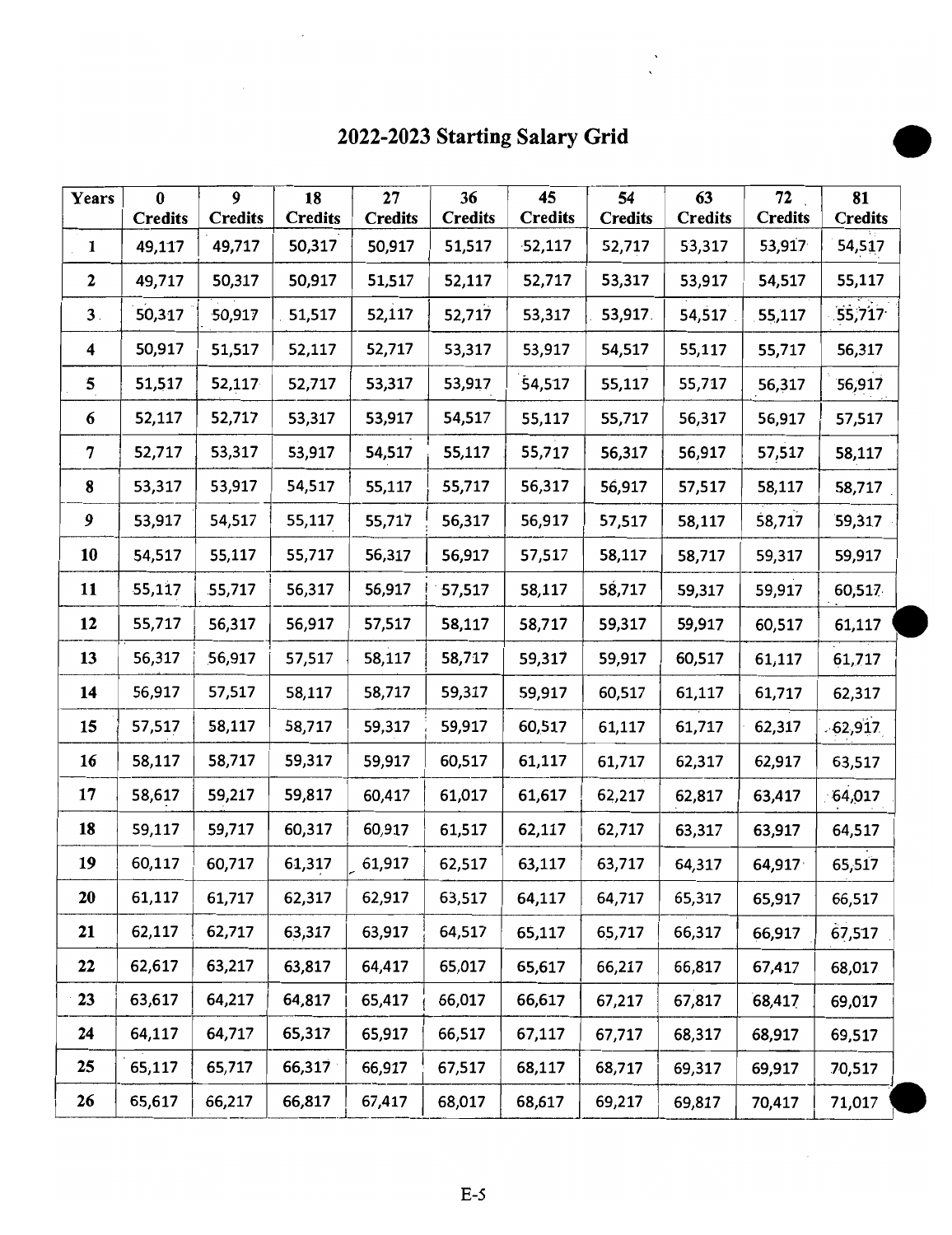## 2023-2024 Starting Salary Grid

| Years          | $\bf{0}$<br><b>Credits</b> | 9<br><b>Credits</b> | 18<br><b>Credits</b> | 27<br><b>Credits</b> | 36<br><b>Credits</b> | 45<br><b>Credits</b> | 54<br><b>Credits</b> | 63<br><b>Credits</b> | 72<br><b>Credits</b> | 81<br><b>Credits</b> |
|----------------|----------------------------|---------------------|----------------------|----------------------|----------------------|----------------------|----------------------|----------------------|----------------------|----------------------|
| $\mathbf{1}$   | 51,241                     | 51,841              | 52,441               | $-53,041$            | 53,641               | 54,241               | 54,841               | 55,441               | 56,041               | 56,641               |
| $\mathbf{2}$   | 51,841                     | 52,441              | 53,041               | 53,641               | 54,241               | 54,841               | 55,441               | 56,041               | 56,641               | 57,241               |
| 3              | 52,441                     | 53,041              | 53,641               | 54,241               | 54,841               | 55,441               | 56,041               | 56,641               | 57,241               | 57,841               |
| 4              | 53,041                     | 53,641              | 54,241               | 54,841               | 55,441               | 56,041               | 56,641               | 57,241               | 57,841               | 58,441               |
| 5              | 53,641                     | 54,241              | 54,841               | 55,441               | 56,041               | 56,641               | 57,241               | 57,841               | 58,441               | 59,041               |
| 6              | 54,241                     | 54,841              | 55,441               | 56,041               | 56,641               | 57,241               | 57,841               | 58,441               | 59,041               | 59,641               |
| $\overline{7}$ | 54,841                     | 55,441              | 56,041               | 56,641               | 57,241               | 57,841               | 58,441               | 59,041               | 59,641               | 60,241               |
| 8              | 55,441                     | 56,041              | 56,641               | 57,241               | 57,841               | 58,441               | 59,041               | 59,641               | 60,241               | 60,841               |
| 9              | 56,041                     | 56,641              | 57,241               | 57,841               | 58,441               | 59,041               | 59,641               | 60,241               | 60,841               | 61,441               |
| 10             | 56,641                     | 57,241              | 57,841               | 58,441               | 59,041               | 59,641               | 60,241               | 60,841               | 61,441               | 62,041               |
| 11             | 57,241                     | 57,841              | 58,441               | 59,041               | 59,641               | 60,241               | 60,841               | 61,441               | 62,041               | 62,641               |
| 12             | 57,841                     | 58,441              | 59,041               | 59,641               | 60,241               | 60,841               | 61,441               | 62,041               | 62,641               | 63,241               |
| 13             | 58,441                     | 59,041              | 59,641               | 60,241               | 60,841               | 61,441               | 62,041               | 62,641               | 63,241               | 63,841               |
| 14             | 59,041                     | 59,641              | 60,241               | 60,841               | 61,441               | 62,041               | 62,641               | 63,241               | 63,841               | 64,441               |
| 15             | 59,641                     | 60,241              | 60,841               | 61,441               | 62,041               | 62,641               | 63,241               | 63,841               | 64,441               | 65,041               |
| 16             | 60,241                     | 60,841              | 61,441               | 62,041               | 62,641               | 63,241               | 63,841               | 64,441               | 65,041               | 65,641               |
| 17             | 60,741                     | 61,341              | 61,941               | 62,541               | 63,141               | 63,741               | 64,341               | 64,941               | 65,541               | 66,141               |
| 18             | 61,241                     | 61,841              | 62,441               | 63,041               | 63,641               | 64,241               | 64,841               | 65,441               | 66,041               | 66,641               |
| 19             | 62,241                     | 62,841              | 63,441               | 64,041               | 64,641               | 65,241               | 65,841               | 66,441               | 67,041               | 67,641               |
| 20             | 63,241                     | 63,841              | 64,441               | 65,041               | 65,641               | 66,241               | 66,841               | 67,441               | 68,041               | 68,641               |
| 21             | 64,241                     | 64,841              | 65,441               | 66,041               | 66,641               | 67,241               | 67,841               | 68,441               | 69,041               | 69,641               |
| 22             | 64,741                     | 65,341              | 65,941               | 66,541               | 67,141               | 67,741               | 68,341               | 68,941               | 69,541               | 70,141               |
| 23             | 65,741                     | 66,341              | 66,941               | 67,541               | 68,141               | 68,741               | 69,341               | 69,941               | 70,541               | 71,141               |
| 24             | 66,241                     | 66,841              | 67,441               | 68,041               | 68,641               | 69,241               | 69,841               | 70,441               | 71,041               | 71,641               |
| 25             | 67,241                     | 67,841              | 68,441               | 69,041               | 69,641               | 70,241               | 70,841               | 71,441               | 72,041               | 72,641               |
| 26             | 67,741                     | 68,341              | 68,941               | 69,541               | 70,141               | 70,741               | 71,341               | 71,941               | 72,541               | 73,141               |